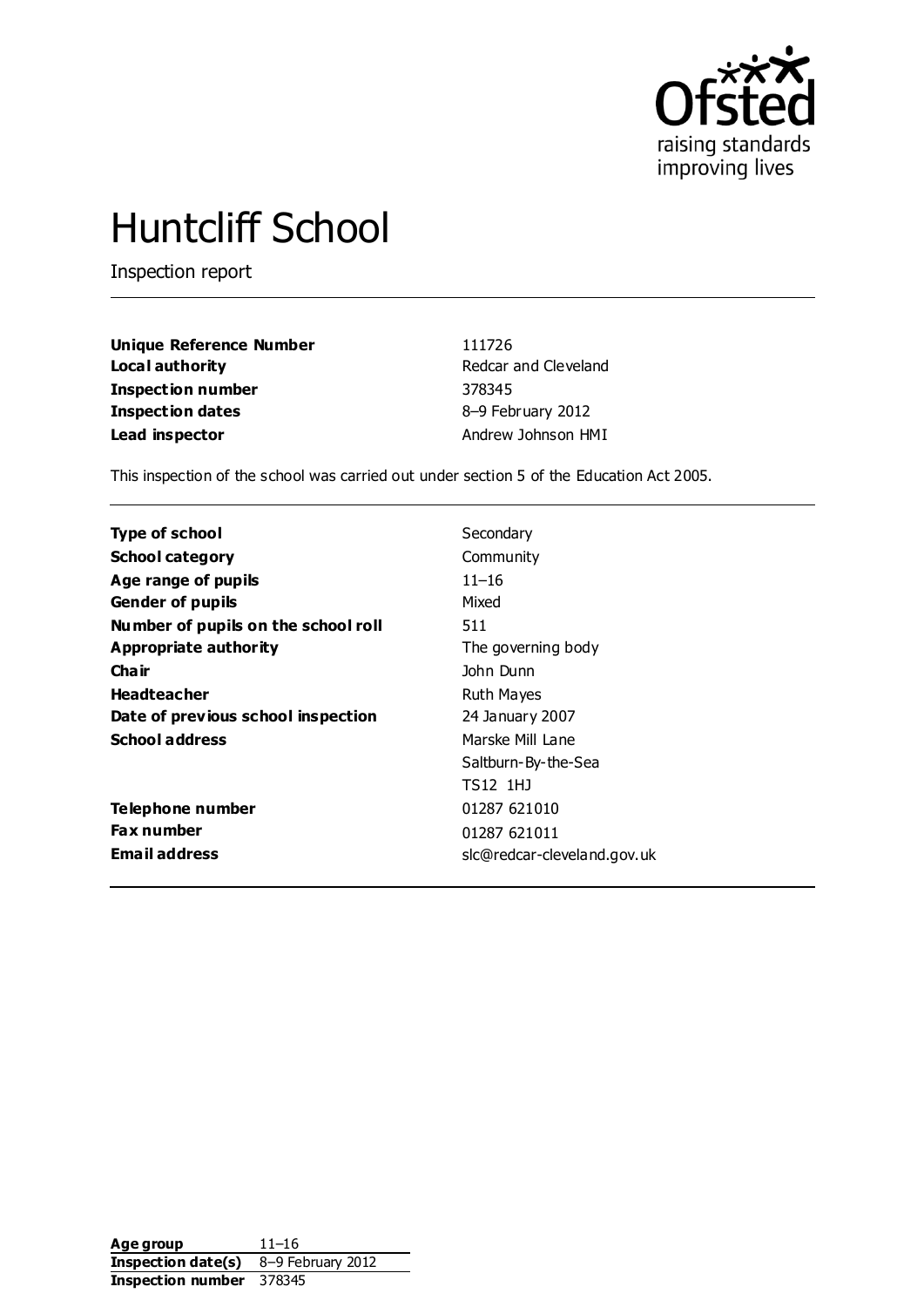

You can use Parent View to give Ofsted your opinion on your child's school. Ofsted will use the information parents and carers provide when deciding which schools to inspect and when.

You can also use Parent View to find out what other parents and carers think about schools in England. You can visit [www.parentview.ofsted.gov.uk,](file:///C:/Users/ajohnson/AppData/Local/Users/ajohnson/AppData/Local/Users/ajohnson/AppData/Local/Microsoft/Windows/Temporary%20Internet%20Files/Content.IE5/1D4SS3R3/www.parentview.ofsted.gov.uk) or look for the link on the main Ofsted website: [www.ofsted.gov.uk](file:///C:/Users/ajohnson/AppData/Local/Users/ajohnson/AppData/Local/Users/ajohnson/AppData/Local/Microsoft/Windows/Temporary%20Internet%20Files/Content.IE5/1D4SS3R3/www.ofsted.gov.uk)

The Office for Standards in Education, Children's Services and Skills (Ofsted) regulates and inspects to achieve excellence in the care of children and young people, and in education and skills for learners of all ages. It regulates and inspects childcare and children's social care, and inspects the Children and Family Court Advisory Support Service (Cafcass), schools, colleges, initial teacher training, work-based learning and skills training, adult and community learning, and education and training in prisons and other secure establishments. It assesses council children's services, and inspects services for looked after children, safeguarding and child protection.

Further copies of this report are obtainable from the school. Under the Education Act 2005, the school must provide a copy of this report free of charge to certain categories of people. A charge not exceeding the full cost of reproduction may be made for any other copies supplied.

If you would like a copy of this document in a different format, such as large print or Braille, please telephone 0300 123 4234, or email [enquiries@ofsted.gov.uk](mailto:enquiries@ofsted.gov.uk)

You may copy all or parts of this document for non-commercial purposes, as long as you give details of the source and date of publication and do not alter the information in any way.

To receive regular email alerts about new publications, including survey reports and school inspection reports, please visit our website and go to 'Subscribe'.

Piccadilly Gate Store Street Manchester M1 2WD

T: 0300 123 4234 Textphone: 0161 618 8524 [enquiries@ofsted.gov.uk](mailto:enquiries@ofsted.gov.uk) [www.ofsted.gov.uk](http://www.ofsted.gov.uk/)



© Crown copyright 2012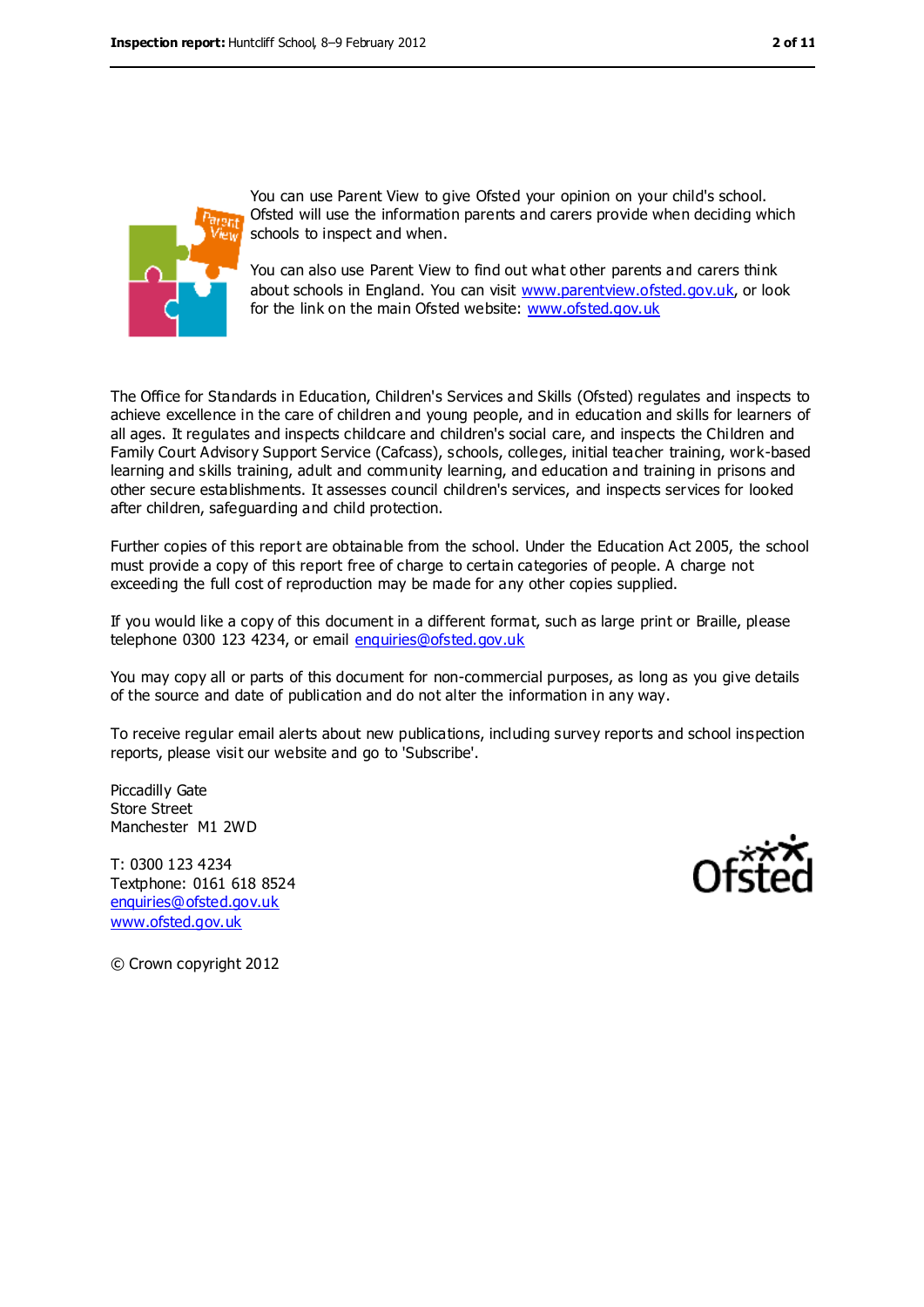## **Introduction**

Inspection team

| Andrew Johnson          |  |
|-------------------------|--|
| Patrick Hargreaves      |  |
| Peter Bannon            |  |
| <b>Christine Cottam</b> |  |

Her Majesty's Inspector Additional inspector Additional inspector Additional inspector

This inspection was carried out with two days' notice. Inspectors observed 28 lessons taught by 27 teachers and spent approximately 18 hours observing teaching. Meetings were held with groups of pupils, governors, representatives of the local authority and staff. Inspectors took account of the responses to the on-line questionnaire (Parent View) in planning the inspection, observed the school's work, and looked at a variety of documents including the school's evaluation of its own work, development plans, minutes of meetings and procedures in relation to equality and safeguarding. In addition, the 197 questionnaires returned by parents and carers, 51 from staff and 122 from students were analysed.

## **Information about the school**

Huntcliff is a small comprehensive school which has specialist status in humanities subjects. The school serves a socially and economically diverse area. Most students are from White British backgrounds. The proportion of students from minority ethnic groups is well-below average. The proportion of students with special educational needs or a disability is higher than average, including those with a statement of special educational needs. The proportion known to be eligible for free school meals has risen in recent years but is below average. The school shares a site with Saltburn Primary School and is part of the Saltburn Learning Campus, which includes a Children's Centre. Its new building opened in September 2008. A higher than average proportion of students join the school other than at the start of Year 7. The school holds several national awards including, the Eco School award, Healthy School status and the Anti-bullying Charter mark. Government floor standards were met last year.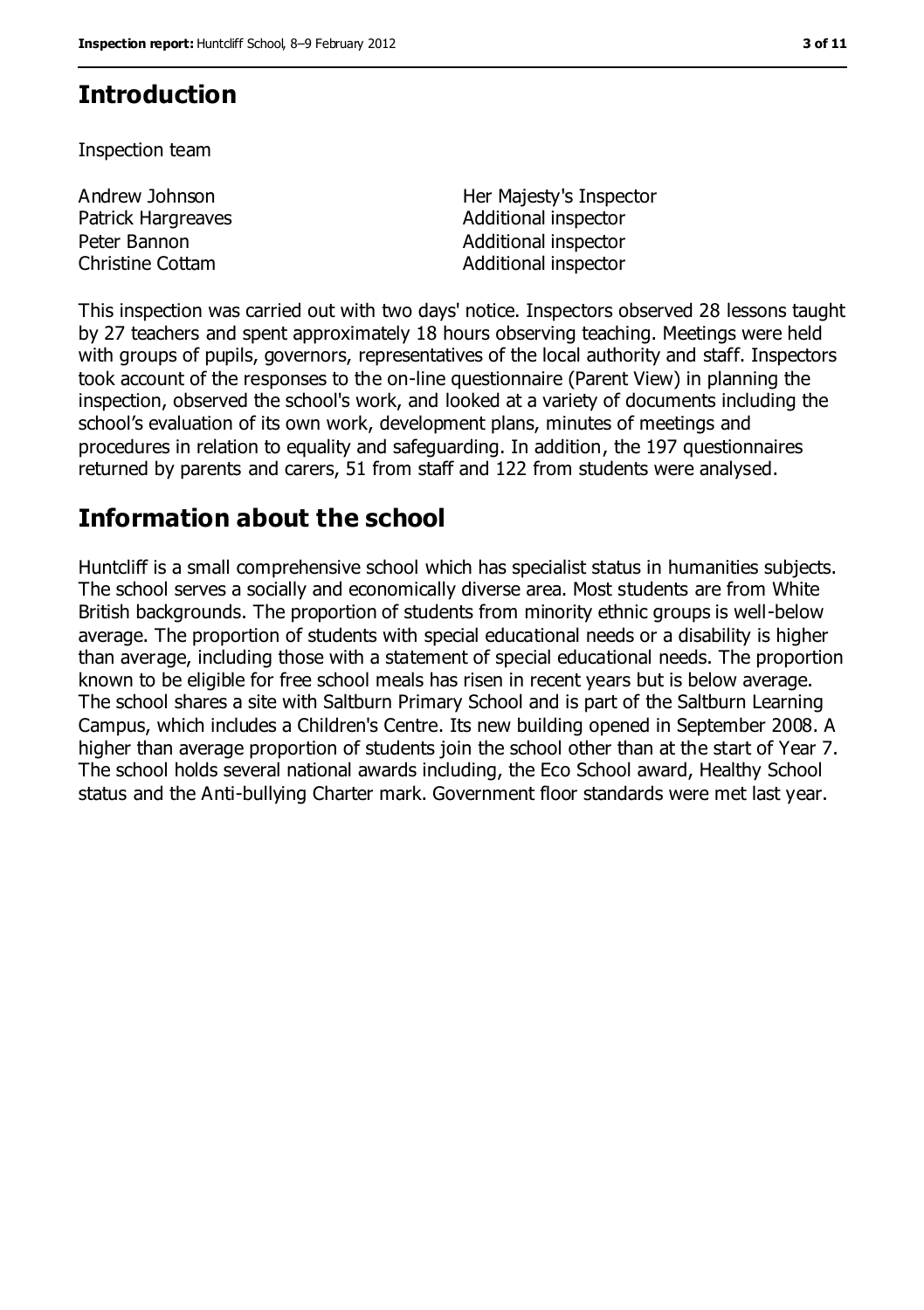**Inspection grades: 1 is outstanding, 2 is good, 3 is satisfactory and 4 is inadequate** Please turn to the glossary for a description of the grades and inspec tion terms

# **Inspection judgements**

| <b>Overall Effectiveness</b> |
|------------------------------|
|                              |

| <b>Achievement of pupils</b>          |  |
|---------------------------------------|--|
| <b>Quality of teaching</b>            |  |
| <b>Behaviour and safety of pupils</b> |  |
| <b>Leadership and management</b>      |  |

## **Key Findings**

- Huntcliff is a thoroughly good school with a very inclusive philosophy. Standards of attainment are above average and improving as shown by rising GCSE results. Students' progress in the school's specialist subjects is particularly impressive, although inspectors observed them learning well in most lessons.
- Most students join the school having attained well in primary school and the proportion that attain good grades in GCSE English and mathematics is above average. Students make good progress in most subjects. Increasing the proportion that achieve the highest grades, particularly among boys, is a key area for improvement.
- Almost all students' behave well and show respect for each other and their teachers. The development of good spiritual, moral, social and cultural understanding prepares them well for life after school. Attendance has risen to slightly above average and the small proportion of students who were persistently absent from school has been reduced. Students say they feel very safe in school and incidents of bullying are rare. Parents and carers are confident that their children are kept safe in the school. A few commented that there was very occasional weaker behaviour in lessons. Inspectors agree, but this is dealt with quickly and effectively.
- The quality of teaching is good and sometimes better than that. As a result, students develop good knowledge, skills and understanding across a wide range of academic subjects. However, in some subjects, teaching does not cater for more-able students so they do not attain the grades of which they are capable. The curriculum is good and provides a challenging range of academic subjects and extra-curricular activities that is carefully matched to students' needs and interests.
- Leadership is good. The leadership team has brought about many improvements. However, if the school is to reach its ambition to become outstanding, challenges remain; particularly in the way self-evaluation and planning are used to bring about improvement.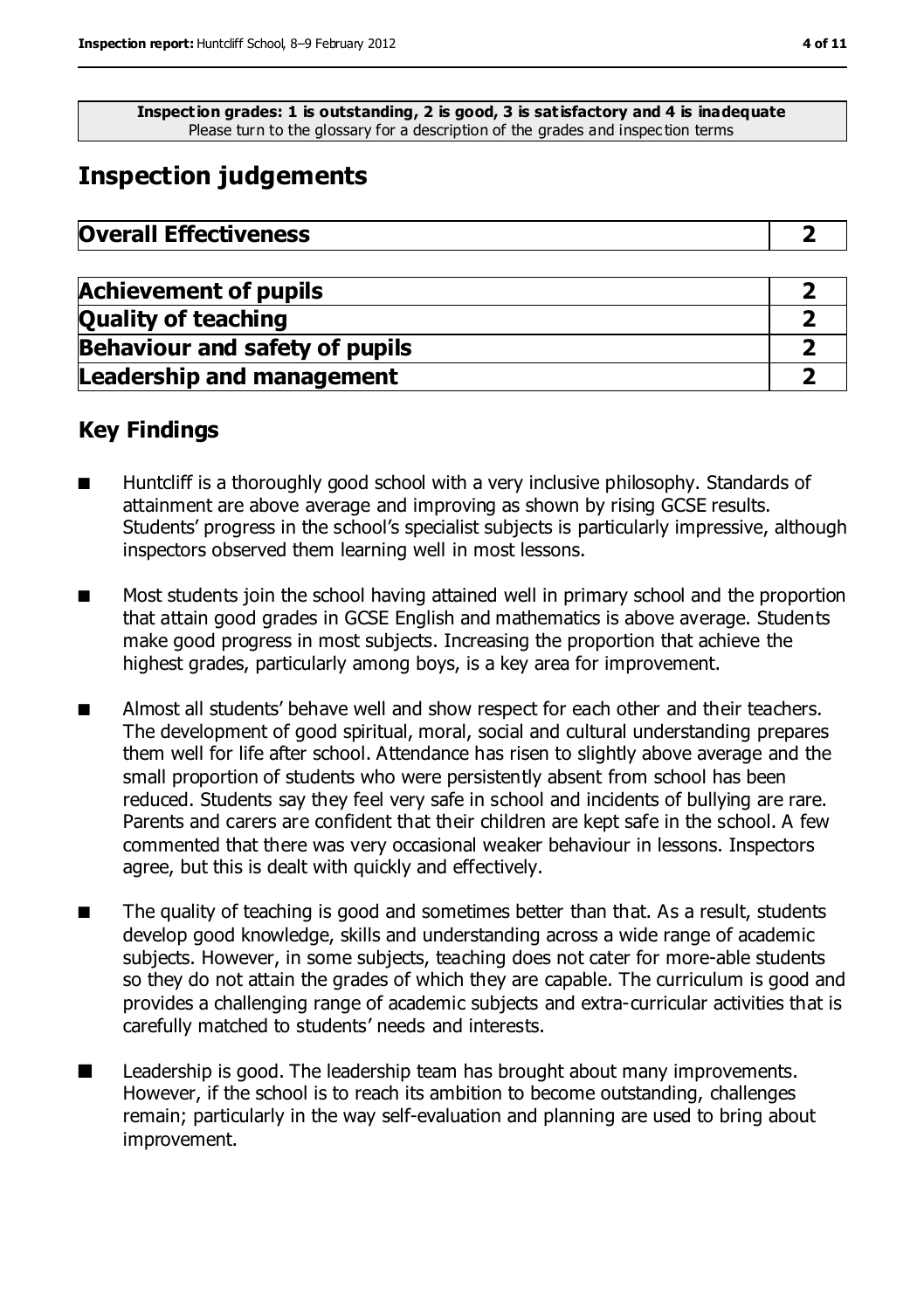## **What does the school need to do to improve further?**

- Increase the proportion of students, particularly boys, who achieve the highest grades at GCSE by:
	- ensuring that lessons always provide sufficient challenge for the more-able  $\equiv$
	- giving more-able students better opportunities for independent study
	- ensuring teachers have consistently high expectations, especially when marking  $\equiv$ written work.
- Improve the links between self-evaluation and planning to maximise the measurable impact these processes have by:
	- ensuring that a clear correlation is drawn between the attainment of different  $\equiv$ groups, the assessment of the quality of teaching and the targets identified in the development plan
	- ensuring the self-evaluation process results in a less descriptive, more evaluative report, from which leaders will be able to more accurately measure performance.

## **Main Report**

#### **Achievement of pupils**

Inspectors observed students making good progress in the development of skills, knowledge and understanding in the large majority of lessons they visited. The unusually high proportion of disabled students and those who have special educational needs make particularly good progress. Additional support is given by teachers to tackle any weaknesses in literacy skills, although this is not equally effective across all subjects. For example, grammatical and spelling errors are not consistently identified by teachers when marking students' books. When errors are identified, strategies for improvement are not always provided. Teachers develop good relationships with students and as a result, most pupils are keen to learn and enjoy school.

Assessment information is used well to identify and provide effective targeted support for students, particularly those younger students who have not reached the expected standards in primary school. This means that these groups catch up in English and mathematics and reach the expected levels by the time they leave school. Students who are known to be eligible for free school meals make particularly good progress. There are a few gaps between the attainment levels of other groups of students but they are closing significantly. A large majority of parents and carers who returned the questionnaires were justifiably pleased with the academic progress of their children.

Students' attainment in GCSE subjects including English and mathematics has been above average for the last three years. In 2011, the proportion of pupils reaching five  $A^*$  to C including English and mathematics was much higher than at the time of the previous inspection. Performance is very strong in the specialist humanities subjects and recently examination results in modern foreign languages have been good. The school is less successful in ensuring that a higher than average proportion of students gain the highest grades in all subjects.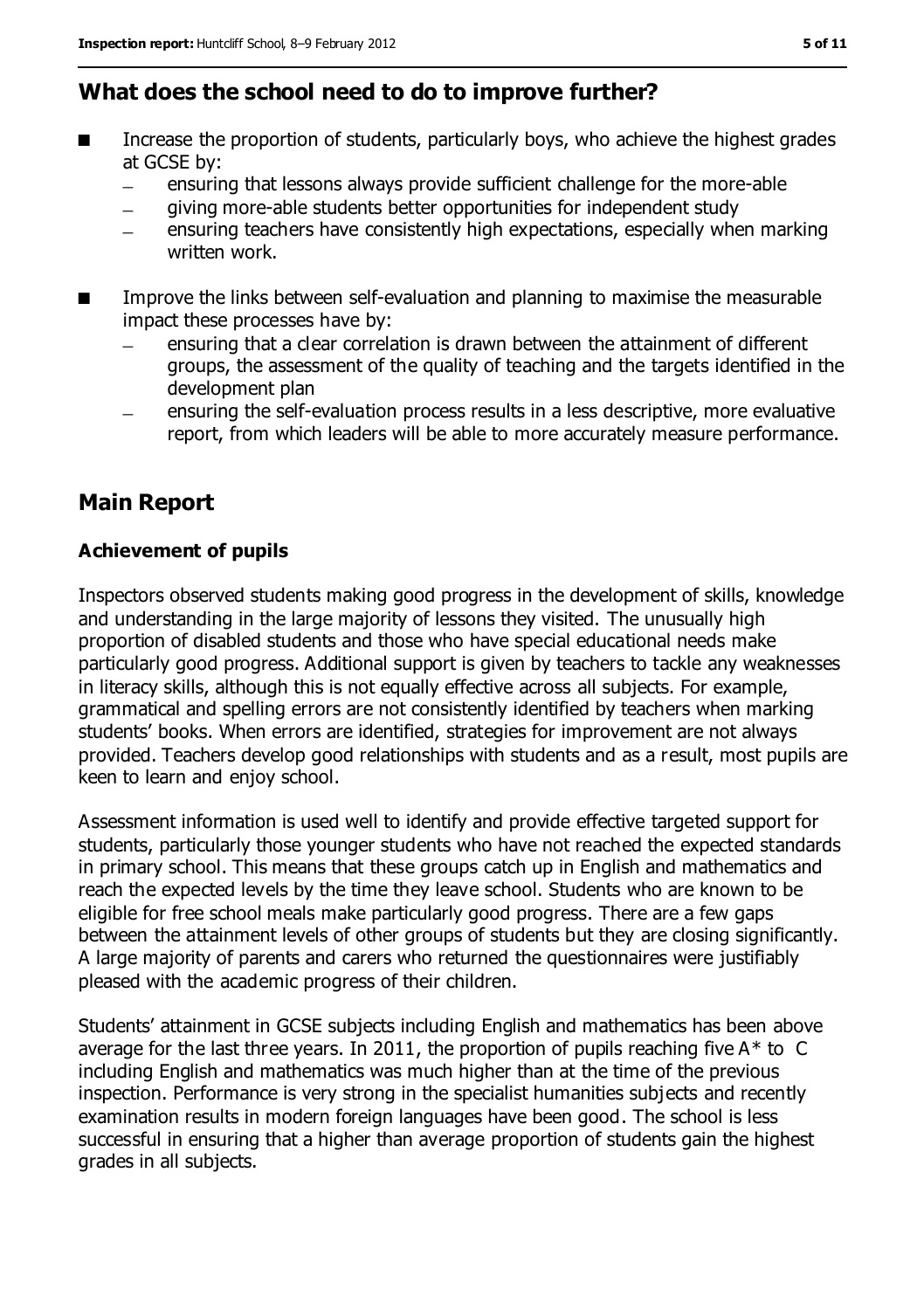#### **Quality of teaching**

The quality of teaching is consistently good and ensures that most students develop good levels of knowledge, skills and understanding. In a minority of lessons, teaching is outstanding, particularly when students are pushed to extend their understanding and learn in more depth. In these lessons, teachers personalise activities to match students' capabilities and allow them to learn more independently. In a few lessons where learning is only satisfactory, teaching is more focused on simply giving information and ensuring students complete tasks, rather than enabling them to develop genuine understanding. Students are kept busy by this approach and they comply with instructions, but there is a tendency for them to be too passive and not fully involved in their own learning.

In the best lessons, teachers use their passion for their subject to engage students and promote high levels of interest. Teachers ask questions to test students' understanding and promote discussion; they do not accept answers that are too superficial. For example, in a history lesson the teacher probed the precise reasons for the development of the Domesday Book; students developed their own understanding without being spoon-fed knowledge. In a languages lesson the teacher insisted on speaking French throughout the lesson and expected all students to do the same. Students' spiritual, moral, social and cultural development is good.

Students are clear about their targets. Their work is marked frequently and comments from teachers usually explain what it is they need to do to improve. However, the marking of basic spelling and grammatical errors and of general presentation varies widely between teachers. The recently introduced key skills policy has yet to have sufficient impact on students' learning. The school has an excellent library that is used to develop students' interest in reading and books. It is also very popular among students as a general social area and somewhere they can go to work independently.

#### **Behaviour and safety of pupils**

Inspectors observed much good behaviour. The atmosphere around the school was calm and students were polite and friendly. There is compelling evidence that this is typical of behaviour over time. The behaviour management policy is implemented consistently by all staff and this promotes good behaviour. Respectful relationships between staff and students are evident in almost all lessons and around the school. Students told inspectors that behaviour is usually good, but on rare occasions when low-level disruption does occur, it is dealt with successfully by teachers. There have been no permanent exclusions in recent years and the number of fixed term exclusions has been greatly reduced. The reason why behaviour is not outstanding is that too many students are passive in lessons and not fully engaged by learning activities.

Almost all of the parents and carers who replied to the inspection questionnaire said students were kept safe within the school site; this was also reflected in the student return. A few parents and carers expressed concern about the traffic around the school. Inspectors observed students being well supervised at the end and beginning of the school day and at lunchtime. During the inspection, students told inspectors that they were happy in the school and there was very little bullying, almost all students who responded to the questionnaire agreed. The curriculum provides students with many opportunities to understand how they can keep themselves safe. For example, during the inspection there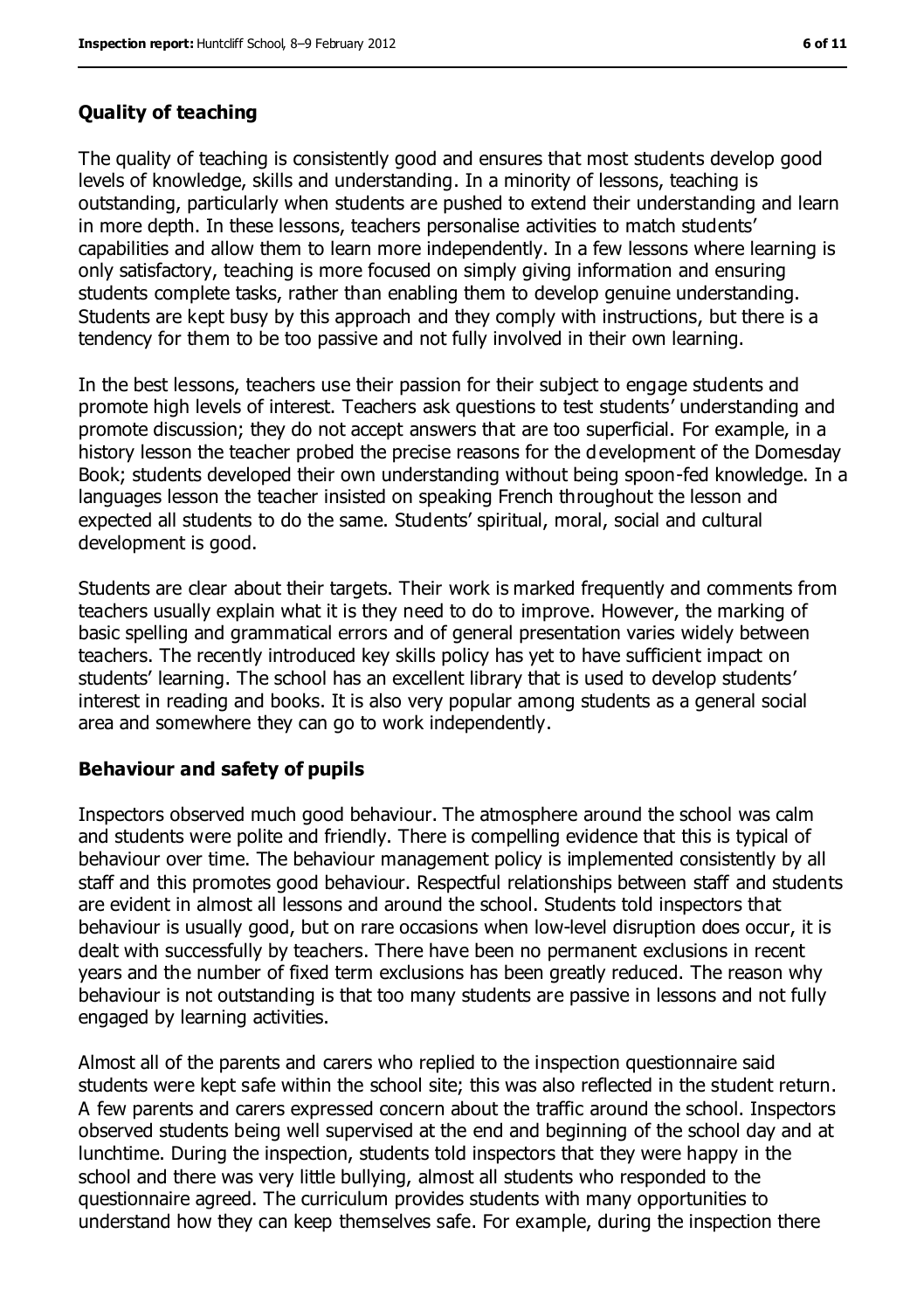were several sessions to explain the importance of good sexual health. Students' spiritual, moral, social and cultural development is good.

#### **Leadership and management**

The leadership team is very ambitious for the future and wants Huntcliff to be outstanding in every respect by the time of the next inspection. The school's leadership has a good track record of improving pupils' attainment, developing partnerships and reducing the proportion of persistent absentees. The headteacher and leadership team have successfully managed the quality of teaching to ensure it is good. Similarly, a good curriculum is provided which is tailored to meet the needs of particular groups and individuals. Professional development opportunities are good.

Based on this track record the school has developed a firm foundation for continuous improvement and demonstrates a good capacity to improve. However, making the move between good and outstanding is proving to be a challenge. Leaders, including the governing body, know the school's strengths and weaknesses and have a clear strategy for further improvement; however, this is not linked clearly enough to a measurable plan of action. The summary review for governors is too descriptive; this means that governors are not in the best position to monitor performance. The governing body makes a strong supportive contribution to the life of the school; however, it needs to be even more proactive in ensuring that its ambitious targets are met, if the school is to become outstanding.

A wide range of extra-curricular activities is in place, providing students with enjoyable learning experiences and ensuring that their spiritual, moral and social development is good. Visiting representatives of different faiths are welcomed and students take part in visits to places of worship. A partnership with a school in China helps students gain a good understanding of the diversity of different world cultures, although their understanding of the nature of Britain's multicultural society is less well developed. Staff morale is high and they are very supportive of the leadership team.

The school uses many successful strategies to engage parents and carers and support their children's learning. It strongly committed to promoting equality and tackling discrimination. A real strength is the promotion of Huntcliff as a family school that is truly comprehensive. An increasing number of students join the school throughout the year and in recent years the numbers joining Year 7 with lower levels of prior attainment has increased; this process has been well managed. Students with special educational needs and students with disabilities are particularly well supported and included in the life of the school. Safeguarding policies and procedures are appropriate and meet government requirements.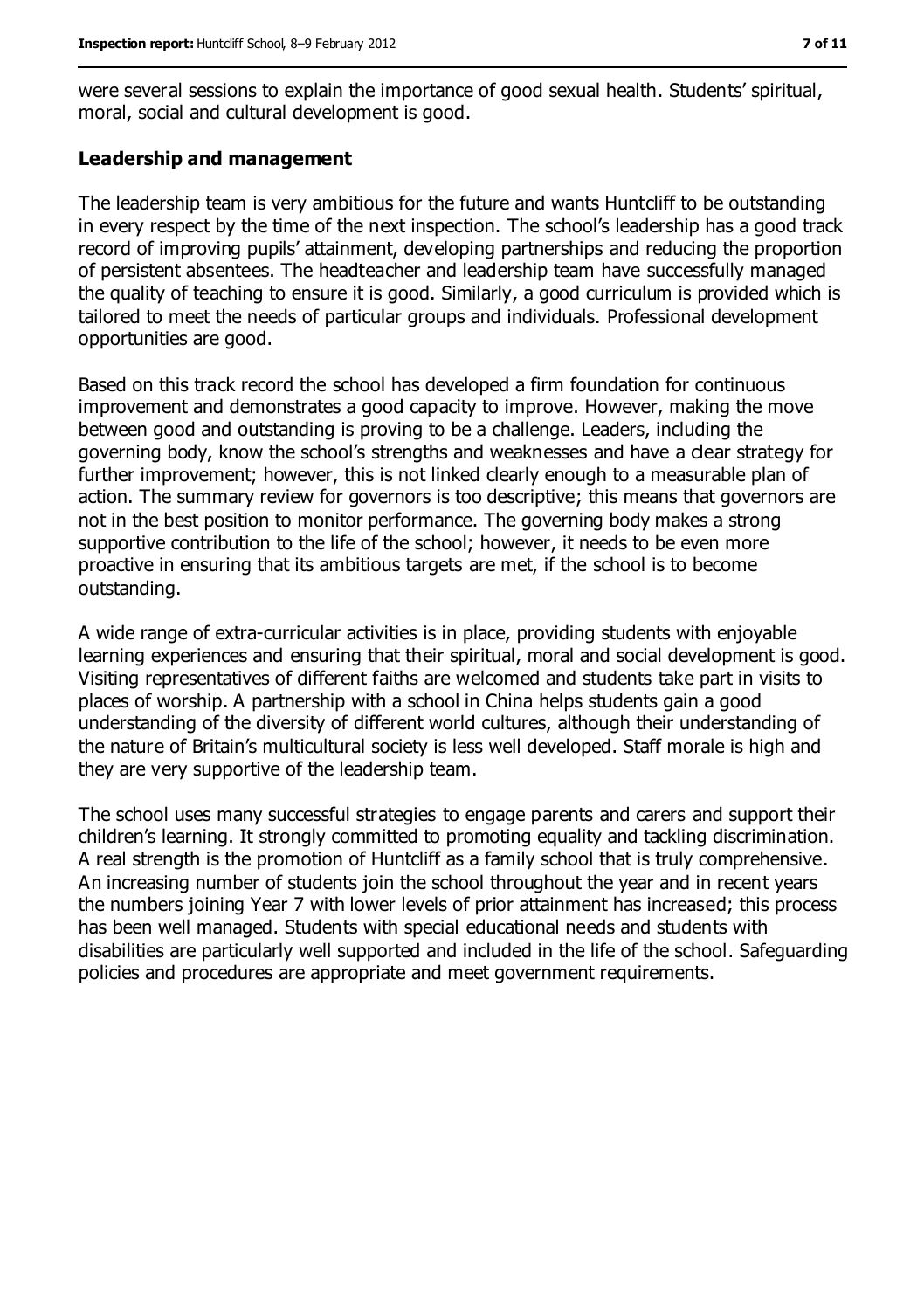# **Glossary**

## **What inspection judgements mean**

| Grade   | <b>Judgement</b> | <b>Description</b>                                                                                                                                                                                                            |
|---------|------------------|-------------------------------------------------------------------------------------------------------------------------------------------------------------------------------------------------------------------------------|
| Grade 1 | Outstanding      | These features are highly effective. An outstanding school<br>provides exceptionally well for all its pupils' needs.                                                                                                          |
| Grade 2 | Good             | These are very positive features of a school. A school that is<br>good is serving its pupils well.                                                                                                                            |
| Grade 3 | Satisfactory     | These features are of reasonable quality. A satisfactory school<br>is providing adequately for its pupils.                                                                                                                    |
| Grade 4 | Inadequate       | These features are not of an acceptable standard. An<br>inadequate school needs to make significant improvement in<br>order to meet the needs of its pupils. Ofsted inspectors will<br>make further visits until it improves. |

### **Overall effectiveness of schools**

|                       | Overall effectiveness judgement (percentage of schools) |      |                     |                   |
|-----------------------|---------------------------------------------------------|------|---------------------|-------------------|
| <b>Type of school</b> | <b>Outstanding</b>                                      | Good | <b>Satisfactory</b> | <b>Inadequate</b> |
| Nursery schools       | 46                                                      | 46   |                     |                   |
| Primary schools       |                                                         | 47   | 40                  |                   |
| Secondary schools     | 14                                                      | 38   | 40                  |                   |
| Special schools       | 28                                                      | 48   | 20                  |                   |
| Pupil referral units  | 15                                                      | 50   | 29                  |                   |
| All schools           |                                                         | 46   | 38                  |                   |

New school inspection arrangements have been introduced from 1 January 2012. This means that inspectors make judgements that were not made previously.

The data in the table above are for the period 1 September 2010 to 31 August 2011 and represent judgements that were made under the school inspection arrangements that were introduced on 1 September 2009. These data are consistent with the latest published official statistics about maintained school inspection outcomes (see [www.ofsted.gov.uk\)](file:///C:/Users/ajohnson/AppData/Local/Users/ajohnson/AppData/Local/Users/ajohnson/AppData/Local/Microsoft/Windows/Temporary%20Internet%20Files/Content.IE5/1D4SS3R3/www.ofsted.gov.uk).

The sample of schools inspected during 2010/11 was not representative of all schools nationally, as weaker schools are inspected more frequently than good or outstanding schools.

Primary schools include primary academy converters. Secondary schools include secondary academy converters, sponsor-led academies and city technology colleges. Special schools include special academy converters and non-maintained special schools.

Percentages are rounded and do not always add exactly to 100.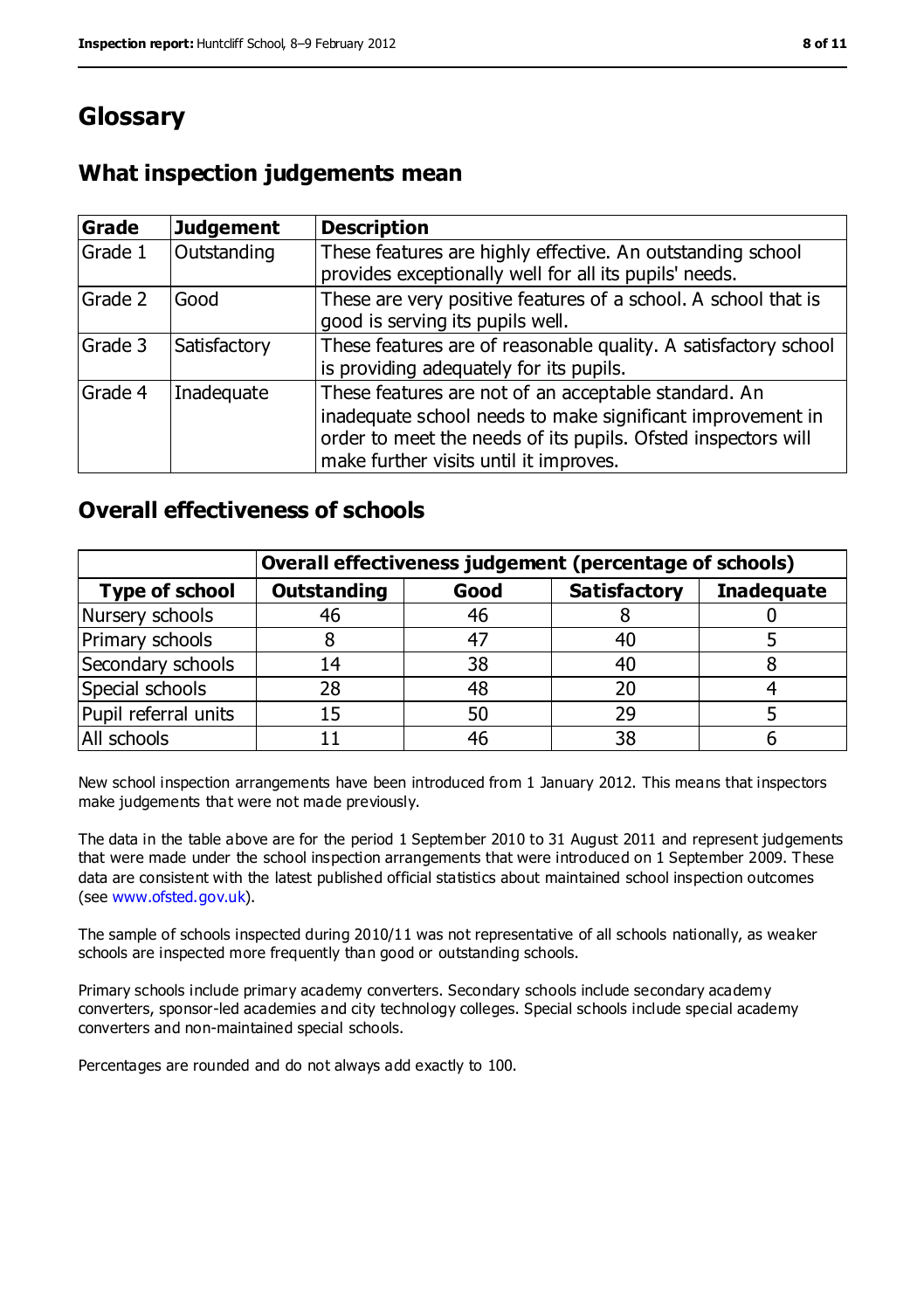# **Common terminology used by inspectors**

| Achievement:                  | the progress and success of a pupil in their learning and<br>development taking account of their attainment.                                                                                                           |
|-------------------------------|------------------------------------------------------------------------------------------------------------------------------------------------------------------------------------------------------------------------|
| Attainment:                   | the standard of the pupils' work shown by test and<br>examination results and in lessons.                                                                                                                              |
| Behaviour                     | how well pupils behave in lessons, with emphasis on their<br>attitude to learning. Pupils' punctuality to lessons and their<br>conduct around the school.                                                              |
| Capacity to improve:          | the proven ability of the school to continue improving based<br>on its self-evaluation and what the school has accomplished<br>so far and on the quality of its systems to maintain<br>improvement.                    |
| Leadership and<br>management: | the contribution of all the staff with responsibilities, not just<br>the governors and headteacher, to identifying priorities,<br>directing and motivating staff and running the school.                               |
| Learning:                     | how well pupils acquire knowledge, develop their<br>understanding, learn and practise skills and are developing<br>their competence as learners.                                                                       |
| Overall effectiveness:        | inspectors form a judgement on a school's overall<br>effectiveness based on the findings from their inspection of<br>the school.                                                                                       |
| Progress:                     | the rate at which pupils are learning in lessons and over<br>longer periods of time. It is often measured by comparing<br>the pupils' attainment at the end of a key stage with their<br>attainment when they started. |
| Safety                        | how safe pupils are in school, including in lessons; and their<br>understanding of risks. Pupils' freedom from bullying and<br>harassment. How well the school promotes safety, for<br>example e-learning.             |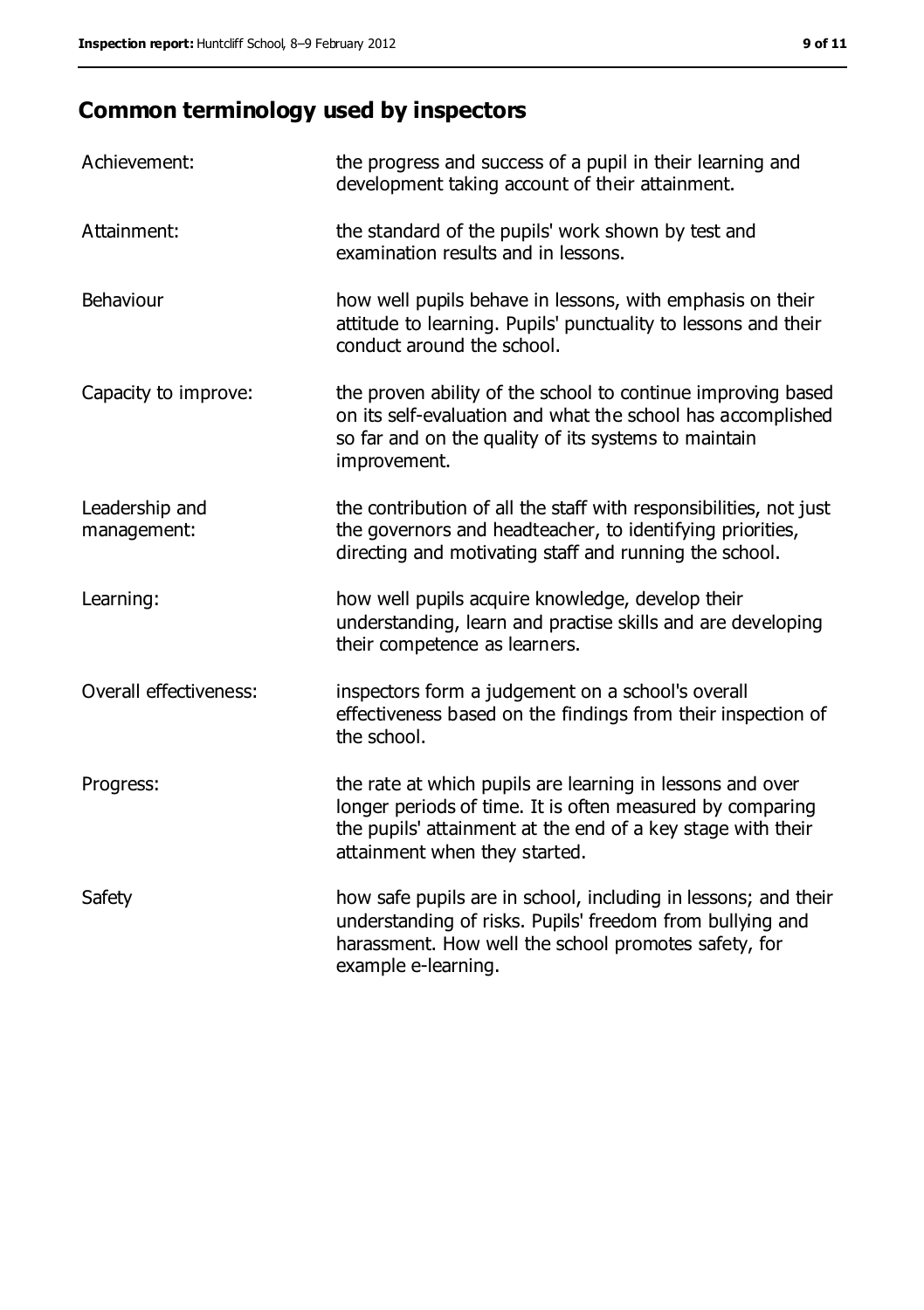#### **This letter is provided for the school, parents and carers to share with their children. It describes Ofsted's main findings from the inspection of their school.**



10 February 2012

Dear Students

#### **Inspection of Huntcliff School, Saltburn-By-the-Sea, TS12 1HJ**

I am writing on behalf of the inspection team to thank you for the warm welcome you gave us and to explain our findings. We think Huntcliff is a really good school. There are several reasons for this, including the above average standards most of you achieve at GCSE. The quality of teaching is good and you behave well and feel safe. The school is well led and managed.

We know that you and your parents and carers agree with us. The great majority of questionnaires were positive and when we talked to you, you told us you were happy at school.

The leadership team is very ambitious for the future and wants Huntcliff to be outstanding by the time of the next inspection. We have left it with the following suggestions that we believe will help. They are:

- increase the number of students, especially boys, who achieve the highest grades at GCSE, by ensuring teaching is always matched to individual students' needs
- improve on the self-evaluation and planning processes to ensure the challenging targets are always closely monitored and met.

You can continue to play your part by working hard and attending regularly. We would like to send you our best wishes for the future.

Yours sincerely

Andrew Johnson Her Majesty's Inspector